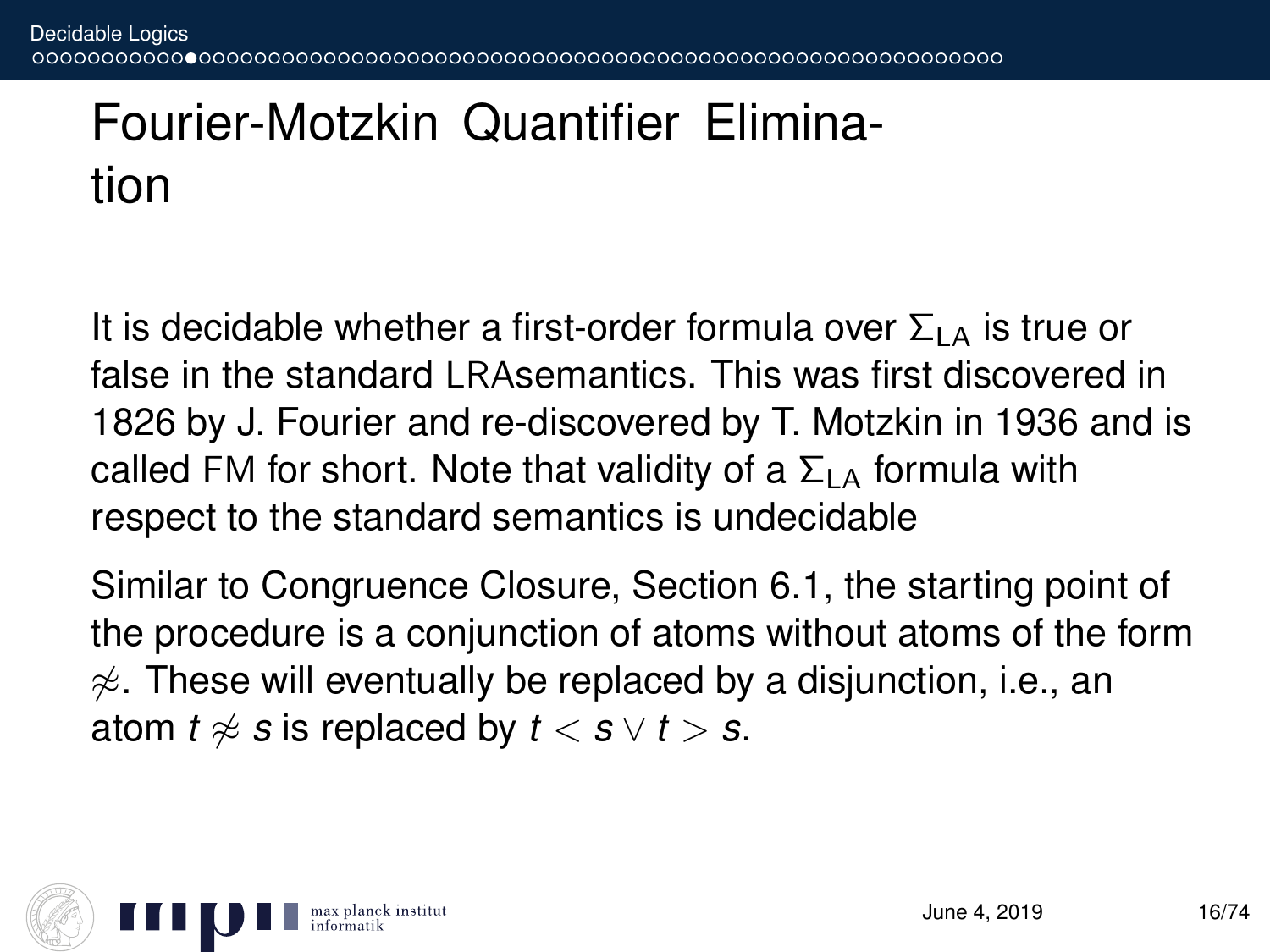Every atom over the variables  $x, y_1, \ldots, y_n$  can be converted into an equivalent atom  $x \circ t[\vec{y}]$  or  $0 \circ t[\vec{y}]$ , where  $\circ \in \{<,>,\leq,\geq,\approx,\not\approx\}$  and  $t[\vec{y}]$  has the form  $\sum_i\textit{q}_i\cdot\textit{y}_i+\textit{q}_0$  where  $q_i \in \mathbb{Q}$ .

In other words, a variable *x* can be either isolated on one side of the atom or eliminated completely. This is the starting point of the FM calculus deciding a conjunction of LA atoms without  $\approx$ modulo the isolation of variables and the reduction of ground formulas to  $\top$ .  $\bot$ .

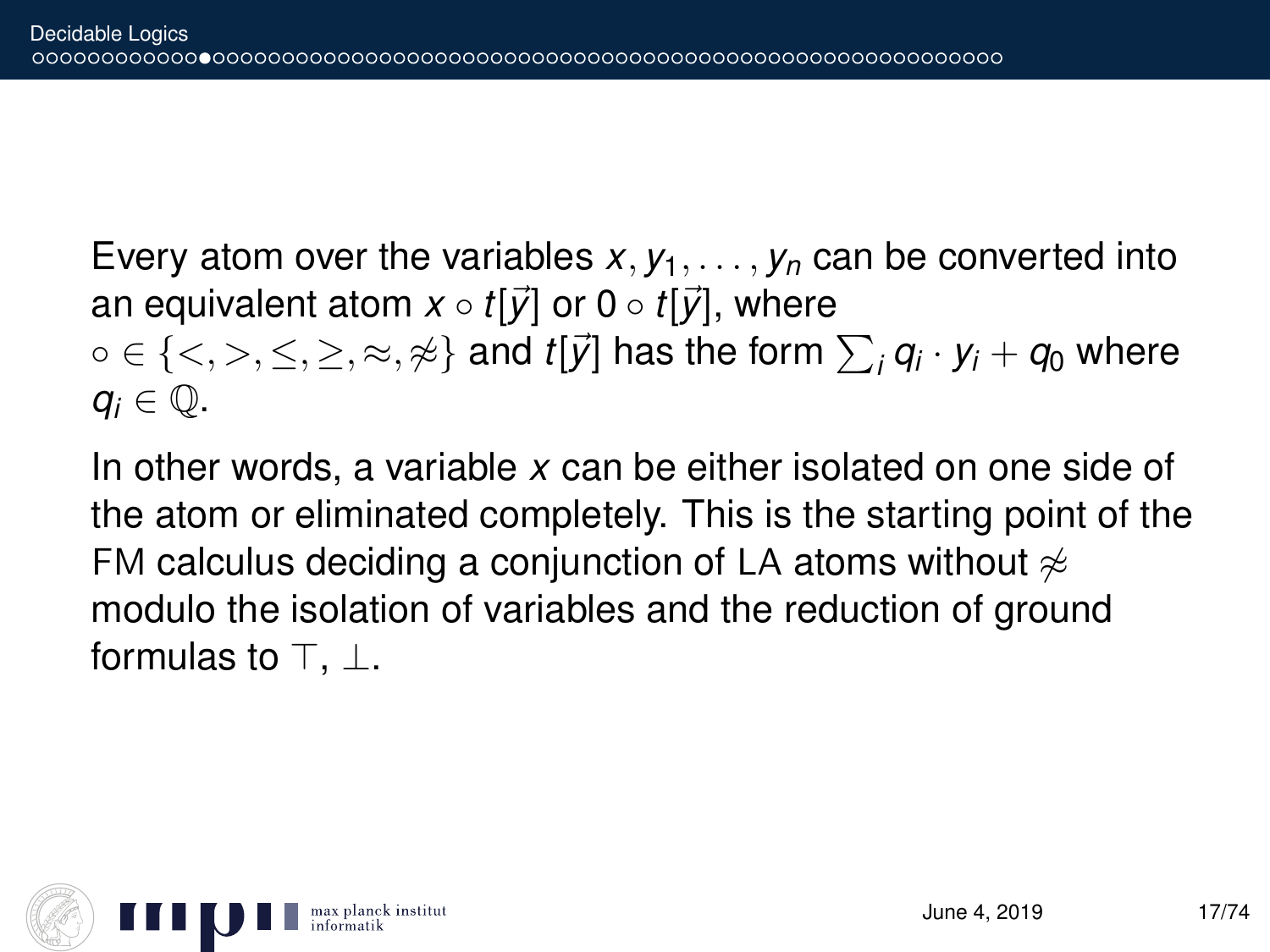The calculus operates on a set of atoms *N*. The normal forms are conjunctions of atoms *s* ◦ *t* where *s*, *t* do not contain any variables. These can be obviously eventually reduced to  $\top$  or  $\bot$ . The FM calculus consists of two rules:

**Substitute**  $N \oplus \{x \approx t\} \Rightarrow_{\text{FM}} N\{x \mapsto t\}$ provided *x* does not occur in *t*

**Eliminate**  $\bigcup_i \{x \circ_i^1 t_i\} \uplus \bigcup_j \{x \circ_j^2 s_j\} \implies_{\mathsf{FM}}$  $\mathcal{N} \cup \bigcup_{i,j} \{ t_i \circ_{i.j} s_j \}$ provided *x* does not occur in *N* nor in the  $t_i$ ,  $s_j$ ,  $\circ_i^1 \in \{<,\leq\}$ ,  $\circ_j^2 \in \{>,\geq\},$  and  $\circ_{i,j}\ =\ >$  if  $\circ_j^1\ =\ <$  or  $\circ_j^2\ =\ >,$  and  $\circ_{i,j}\ =\ \geq\$ otherwise

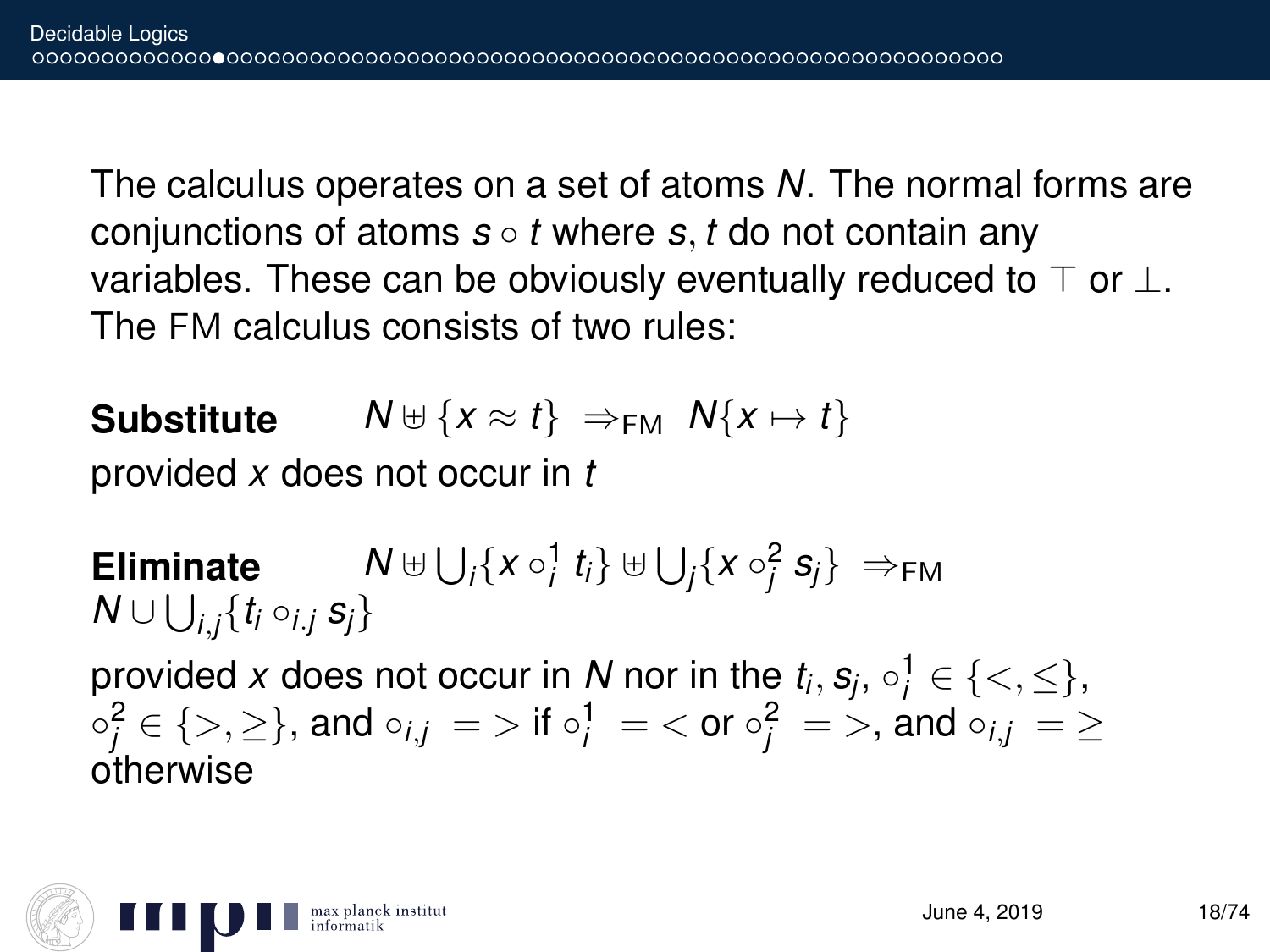If all variablies in *N* are implicitely existentially quantified, i.e., *N* stands for ∃x<sup>*'*</sup>.N, then the above two rules constitute a sound and complete decision procedure for conjunctions of LA atoms without  $\approx$ .

## 6.2.3 Lemma (FM Termination on a Conjunction of Atoms)

FM terminates on a conjunction of atoms.

6.2.4 Lemma (FM Soundness and Completeness on a Conjunction of Atoms)

 $N \Rightarrow^*_{\mathsf{FM}} \top$  iff  $\mathcal{A}_{\mathsf{LRA}} \models \exists \vec{x} . \mathcal{N}$ .  $N \Rightarrow^*_{\mathsf{FM}} \bot$  iff  $\mathcal{A}_{\mathsf{LRA}} \not\models \exists \vec{x}.N$ .

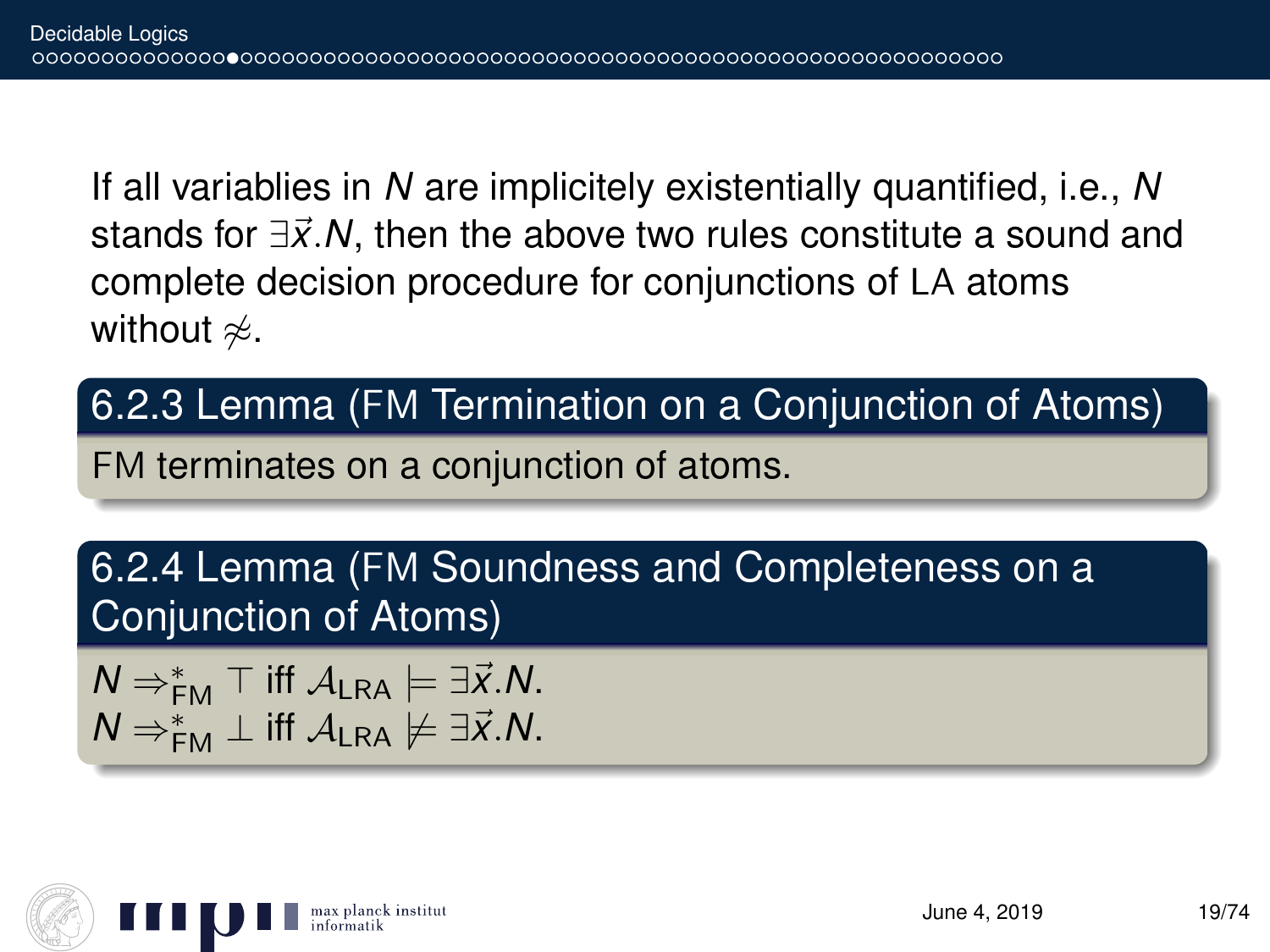The FM calculus on conjunctions of atoms can be extended to arbitrary closed LRA first-order formulas  $\phi$ . I always assume that different quantifier occurrences in  $\phi$  bind different variables. This can always be obtained by renaming one variable.

The first step is to eliminate  $\top$ ,  $\bot$  from  $\phi$  and to transform  $\phi$  in negation normal form, see Section 3.9. The resulting formula only contains the operators ∀, ∃, ∧, ∨, ¬, where all negation symbols occur in front of atoms.

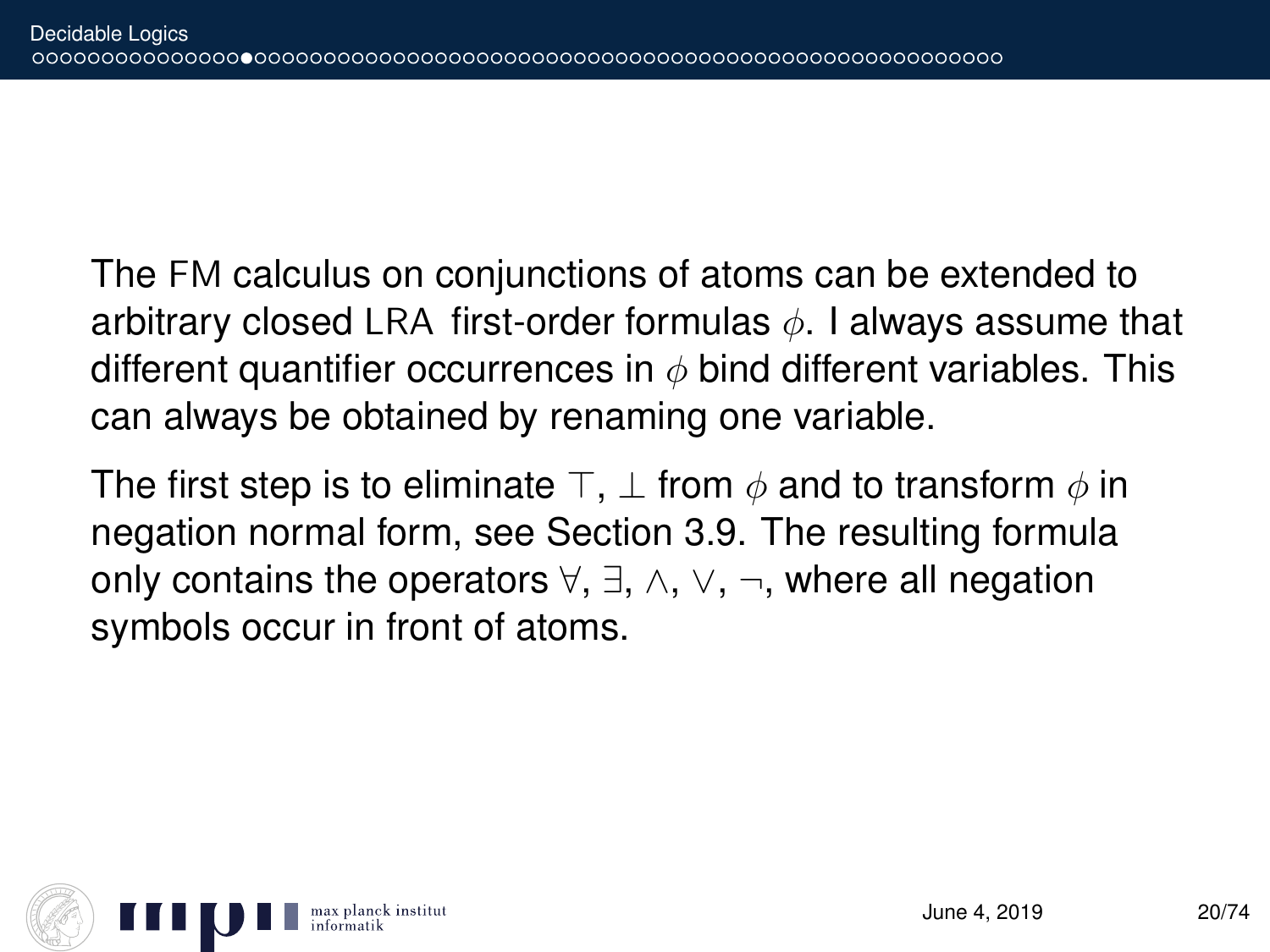The following rule can be used to remove the negation symbols as well:

**ElimNeg**  $^1$   $t]_p$   $\Rightarrow_{\mathsf{FM}}$   $\chi[\mathsf{s} \circ^2 t]_p$ where the pairs (∘<sub>1</sub>, ∘<sub>2</sub>) are given by pairs (<, ≥), (≤, >), (≈, ≉) and their symmetric variants

The above two FM rules on conjunctions cannot cope with atoms  $s \not\approx t$ , so they are eliminated as well:

**Elim**
$$
\not\approx \quad \quad \chi[\mathbf{s} \not\approx t]_p \Rightarrow_{\mathsf{FM}} \quad \chi[\mathbf{s} < t \vee \mathbf{s} > t]_p
$$

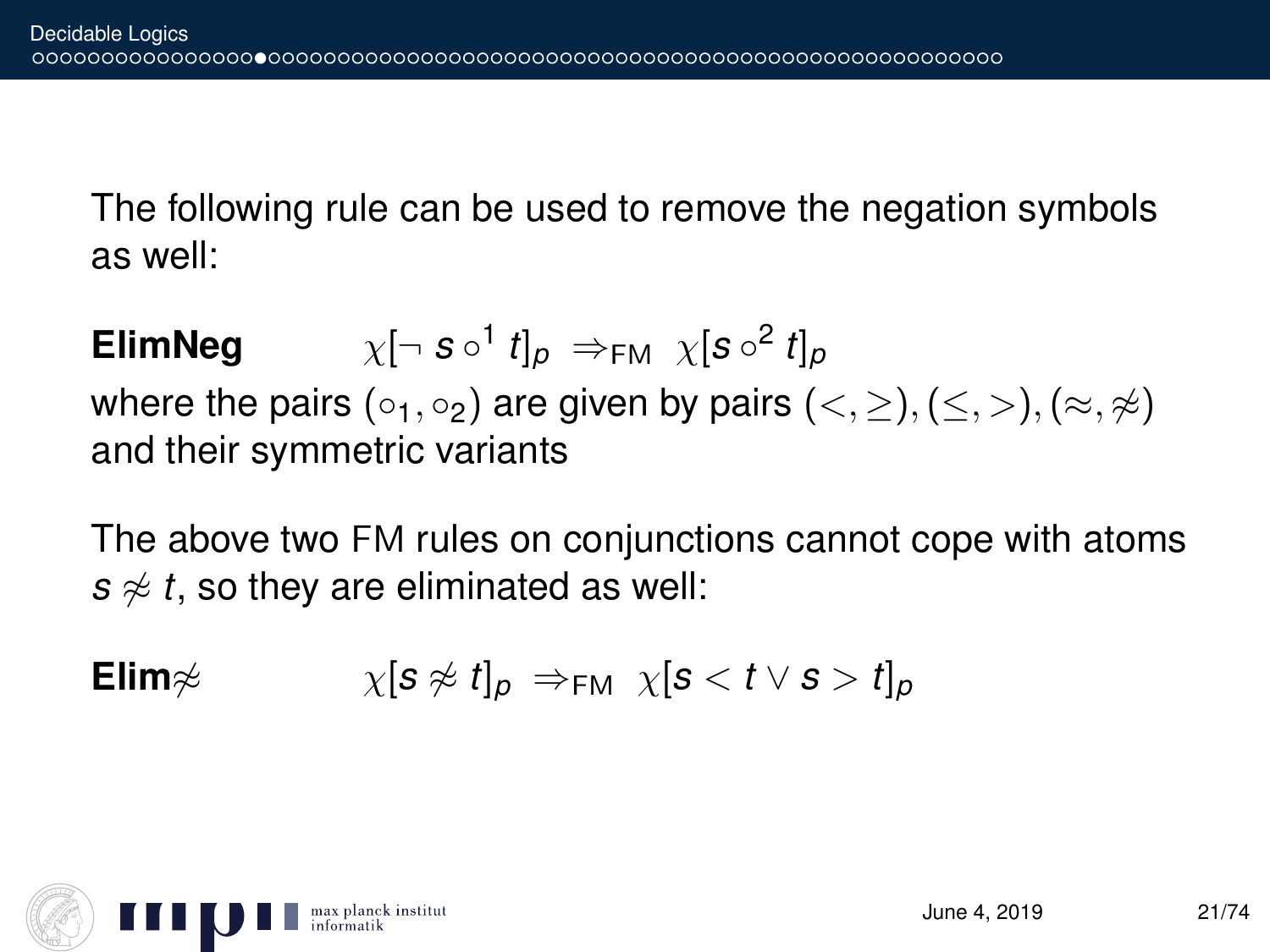The next step is to compute a *Prenex Normal Form*, a formula {∃, ∀}*x*<sup>1</sup> . . . {∃, ∀}*xn*.φ where φ does not contain any quantifiers. This can be done by simply applying the mini-scoping rules, see Section 3.9, in the opposite direction:

**Prenex1**  $\chi[(\forall x \cdot \psi_1) \circ \psi_2]_p \Rightarrow_{\text{FM}} \chi[\forall x \cdot (\psi_1 \circ \psi_2)]_p$ provided  $\circ \in \{\wedge, \vee\}$ ,  $x \notin$  fvars( $\psi_2$ )

**Prenex2**  $\chi$ [ $(\exists x.\psi_1) \circ \psi_2$ ]<sub>*p*</sub>  $\Rightarrow$ <sub>FM</sub>  $\chi$  $[\exists x.(\psi_1 \circ \psi_2)]_p$ provided  $\circ \in \{\wedge, \vee\}$ ,  $x \notin$  fvars( $\psi_2$ )

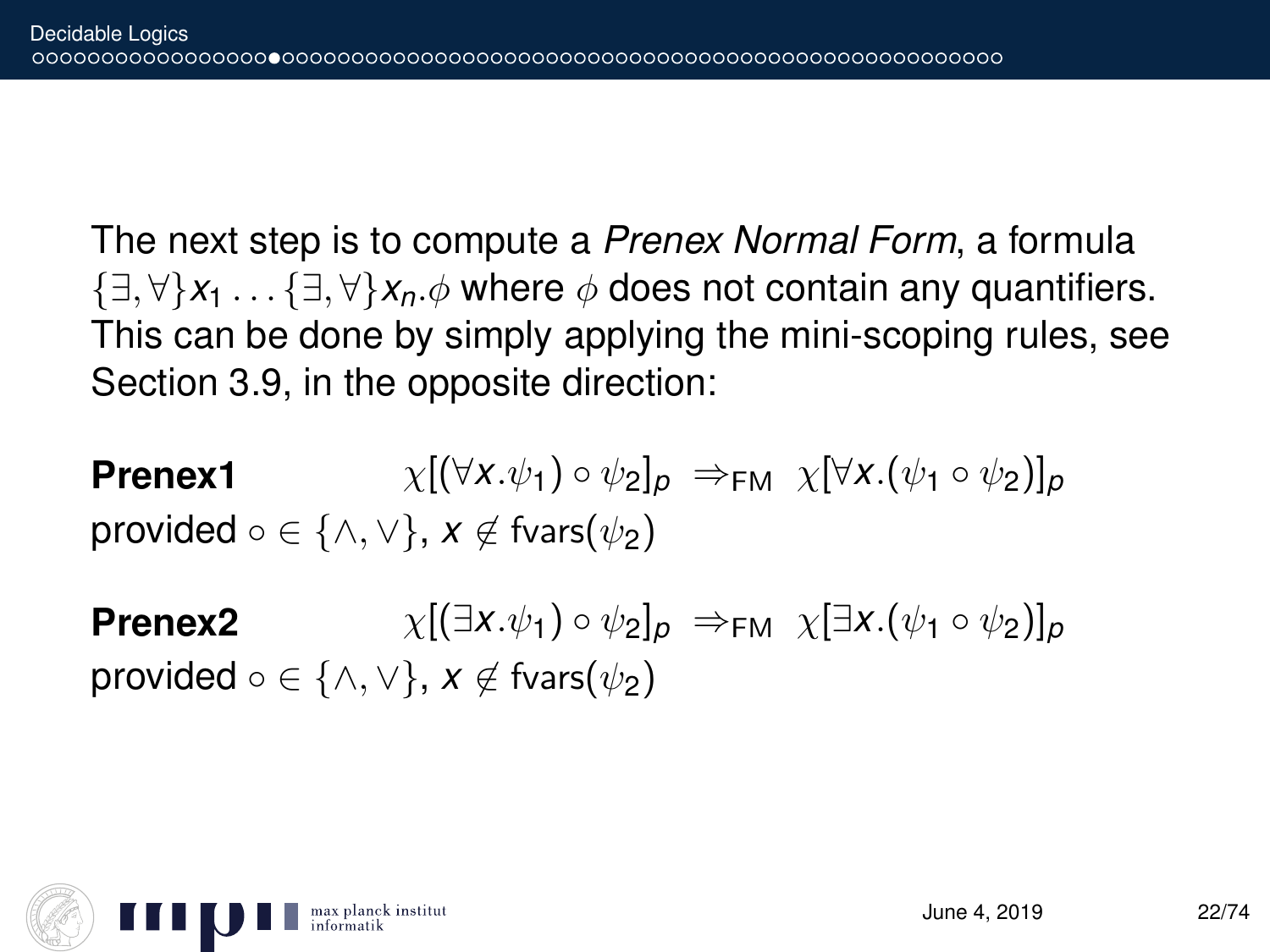**Prenex3**  $\chi[(\forall x.\psi_1) \wedge (\forall y.\psi_2)]_p \Rightarrow_{FM}$  $\chi[\forall x.(\psi_1 \land \psi_2{y \mapsto x}]_p$ 

**Prenex4** 
$$
\chi[(\exists x.\psi_1) \vee (\exists y.\psi_2)]_p \Rightarrow_{FM}
$$

$$
\chi[\exists x.(\psi_1 \vee \psi_2 \{y \mapsto x\})]_p
$$

where Prenex3 and Prenex4 are preferred over Prenex1 and Prenex2.

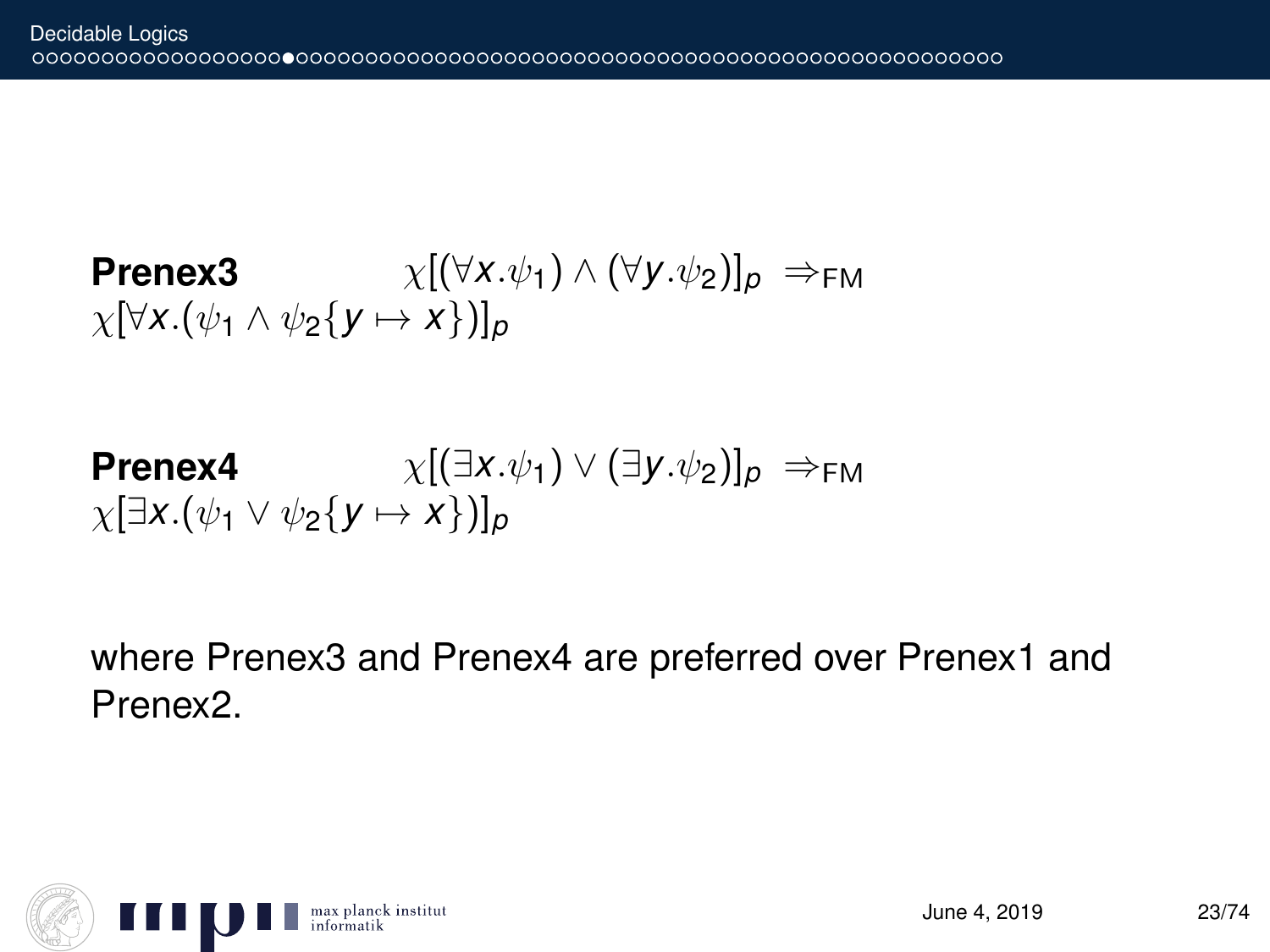Finally, for the resulting formula  $\{\exists, \forall\}x_1 \dots \{\exists, \forall\}x_n \phi$  in prenex normal form the FM algorithm computes a DNF of  $\phi$  by exhaustively applying the rule PushConj, Section 2.5.2.

The result is a formula  $\{\exists, \forall\}x_1 \dots \{\exists, \forall\}x_n \phi$  where  $\phi$  is a DNF of atoms without containing an atom of the form  $s \approx t$ .

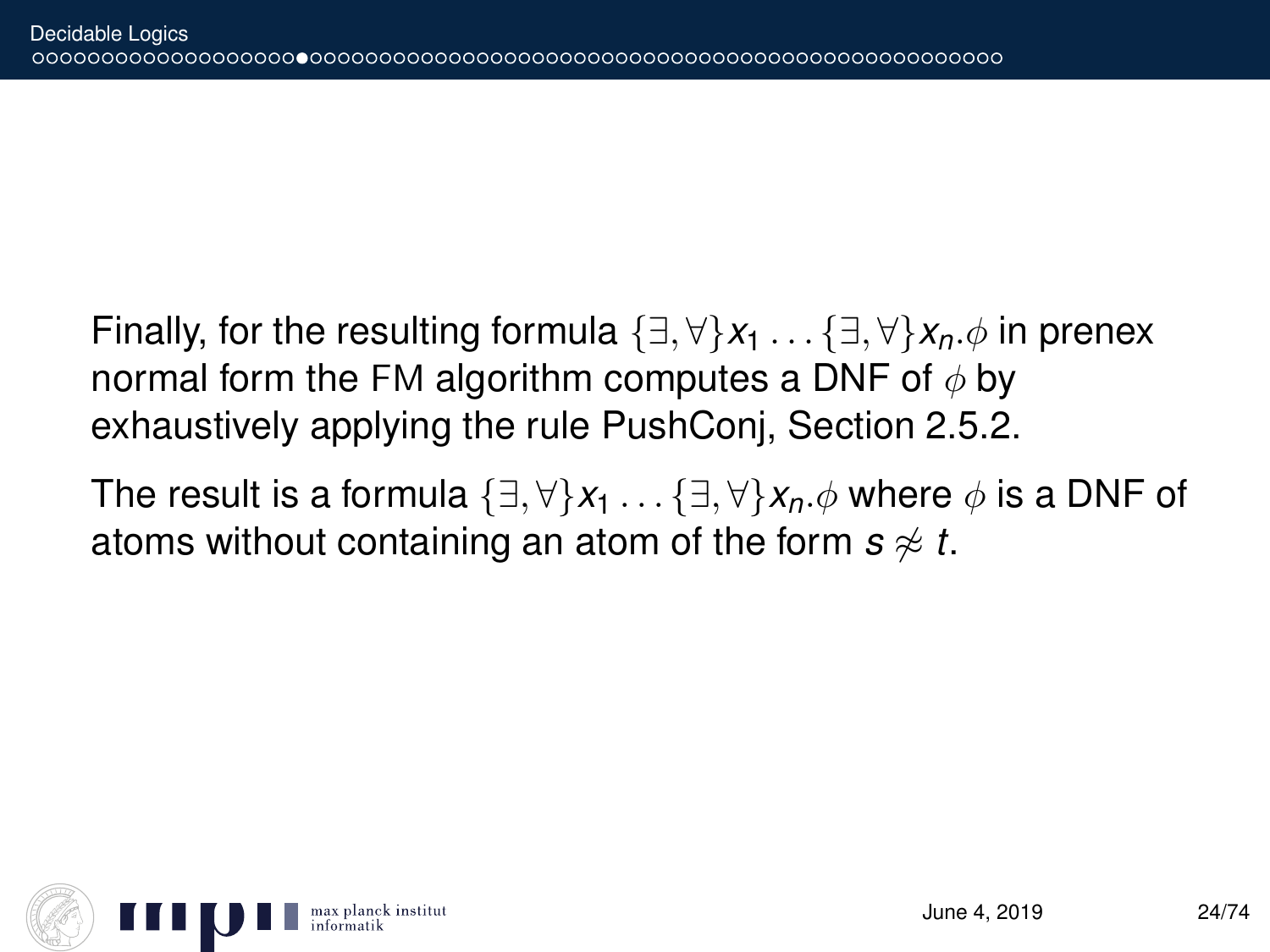Then FM on formulas considers the quantifiers iteratively in an innermost way. For the formula  $\{\exists, \forall\}x_1 \dots \{\exists, \forall\}x_n \phi$  always the innermost quantifier {∃, ∀}*x<sup>n</sup>* is considered.

If it is an existential quantifier, ∃*xn*, then the FM rules Substitute, Eliminate are applied to the variable *x<sup>n</sup>* for each conjunct *C<sup>i</sup>* of  $\phi = C_1 \vee \ldots \vee C_n$ . The result is a formula {∃, ∀}*x*<sup>1</sup> . . . {∃, ∀}*xn*−1.(*C* 0 <sup>1</sup> ∨ . . . ∨ *C* 0 *n* ) which is again in prenex DNF. Furthermore, by Lemma 6.2.4 it is equivalent to  $\{\exists, \forall\}x_1 \ldots \{\exists, \forall\}x_n.\phi.$ 

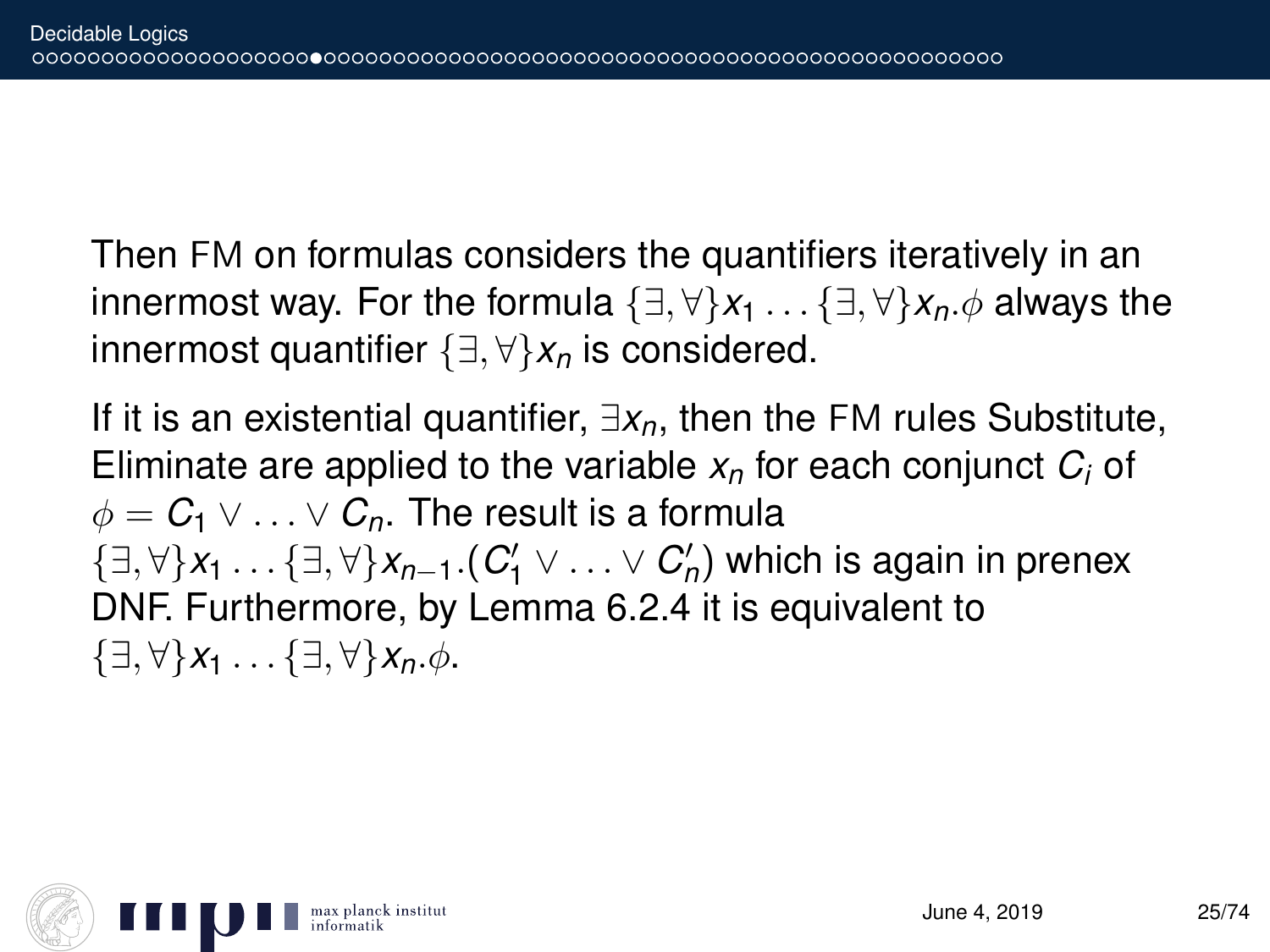If the innermost quantifier is a universal quantifier ∀*xn*, then the formula is replaced by  $\{\exists, \forall\}x_1 \dots \{\exists, \forall\}x_{n-1} \neg \exists x_n \neg \phi$  and the above steps for negation normal form and DNF are repeated for  $\neg\phi$  resulting in an equivalent formula

{∃, ∀}*x*<sup>1</sup> . . . {∃, ∀}*xn*−1¬∃*xn*.φ<sup>0</sup> where φ 0 is in DNF and does not contain negation symbols nor atoms  $s \not\approx t$ .

Then the FM rules Substitute, Eliminate are applied to the variable  $x_n$  for each conjunct  $C_i$  of  $\phi' = C_1 \vee \ldots \vee C_n.$  The result is an equivalent formula  $\{\exists, \forall\}x_1 \ldots \{\exists, \forall\}x_{n-1}.\neg(C'_1 \vee \ldots \vee C'_n).$ Finally, the above steps for negation normal form and DNF are repeated for  $\neg(C'_1 \vee \ldots \vee C'_n)$  resulting in an equivalent formula {∃, ∀}*x*<sup>1</sup> . . . {∃, ∀}*xn*−1.φ<sup>00</sup> where φ 0 is in DNF and does not contain negation symbols nor atoms  $s \not\approx t$ . This completes for FM decision procedure for LRA formulas.

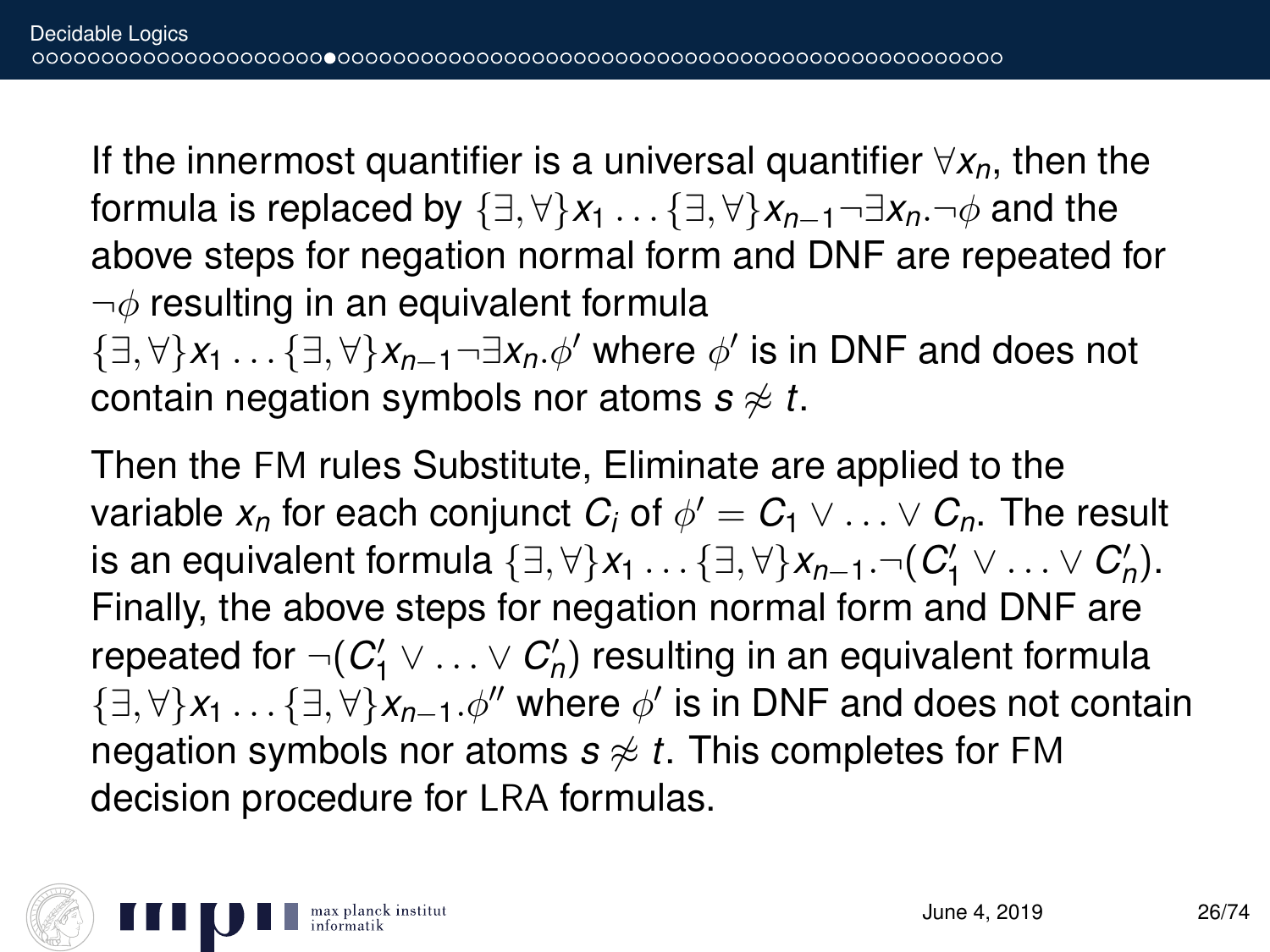Every LRA formula can by reduced to  $\top$  or  $\bot$  via the FM decision procedure. Therefore LRA is called a *complete* theory, i.e., every closed formula over the signature of LRA is either true or false.

LA formulas over the rationals and over the reals are indistinguishable by first-order formulas over the signature of LRA. These properties do not hold for extended signatures, e.g., then additional free symbols are introduced. Furthermore, FM is no decision procedures over the integers, even if the LA syntax is restricted to integer constants.

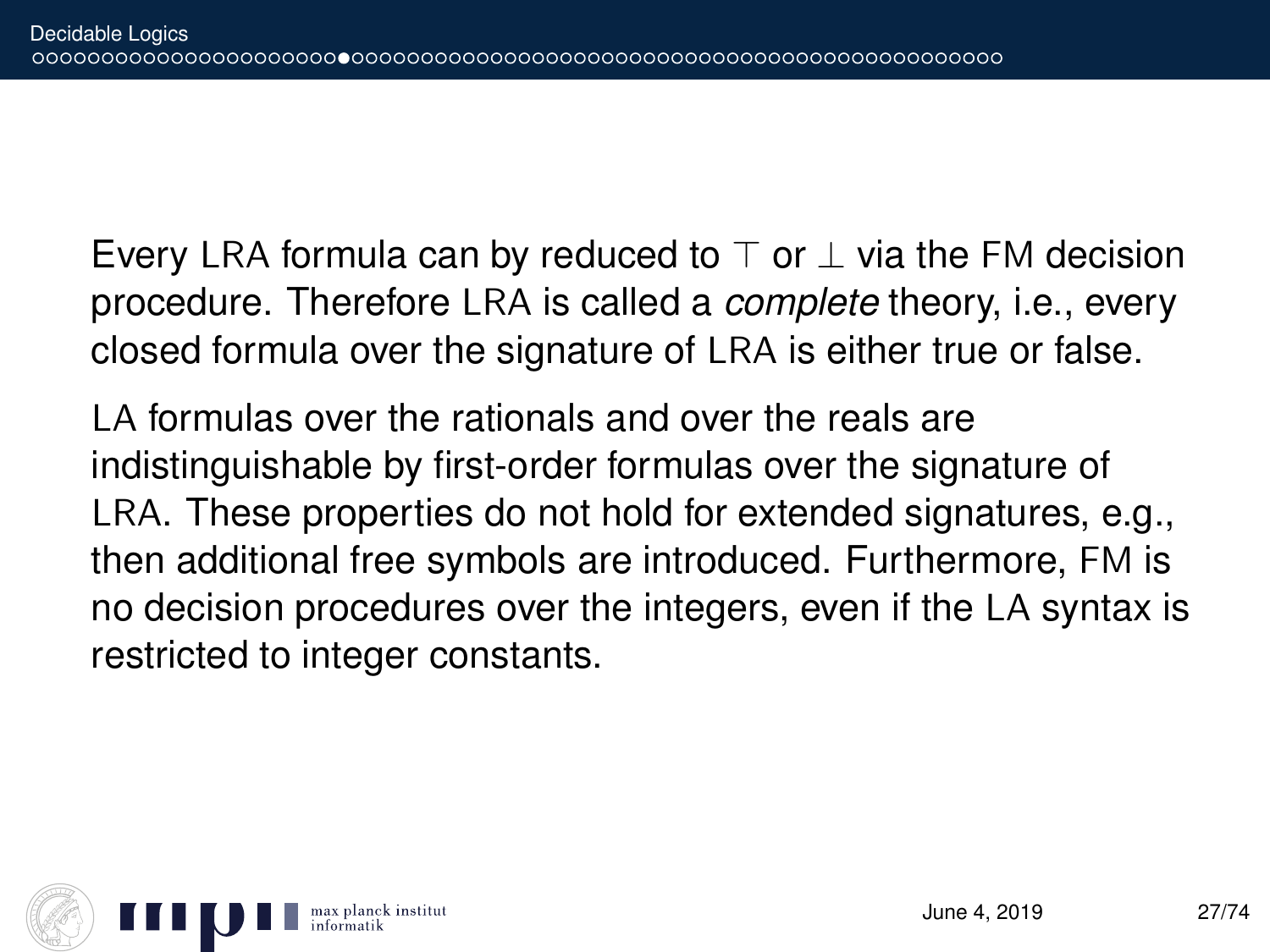## FM Complexity

The complexity of the FM calculus depends mostly on the quantifier alternations in  $\{\exists, \forall\}x_1 \dots \{\exists, \forall\}x_n \phi$ .

In case an existential quantifier ∃ is eliminated, the formula size grows worst-case quadratically, therefore *O*(*n* 2 ) runtime. For *m* quantifiers ∃ . . . ∃: a naive implementation needs worst-case  $O(n^{2^m})$  runtime. It is not known whether an optimized implementation with simply exponential runtime is possible.